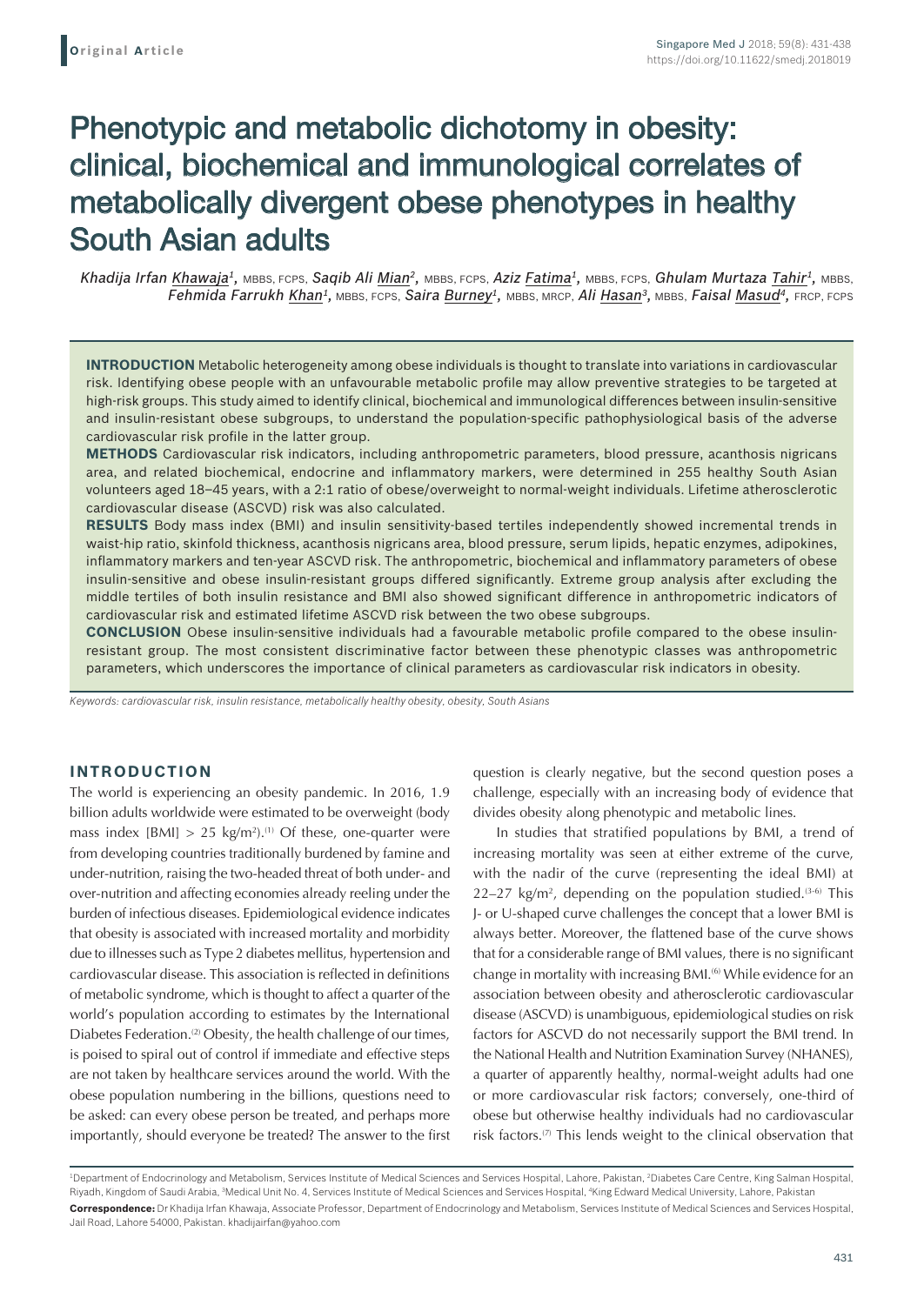not every obese person goes on to develop diabetes or other obesity-related diseases.

In an attempt to identify the underlying cause of this difference in the clinical course of obesity, Stefan et al looked at differences in insulin sensitivity in different subsets of obese individuals and found that while more than 75% obese individuals were insulin resistant, up to a quarter were insulin sensitive. The authors categorised these insulin-sensitive obese individuals, who could be considered to have a relatively benign phenotype, as having metabolically benign obesity.(8) As both insulin sensitivity and adiposity have been shown to be associated with variations in activation of cellular and humoral mediators of inflammation and adipokine production,  $(9-11)$  it is possible that the underlying pathogenic difference between these obesity phenotypes (defined by variations in insulin sensitivity and metabolic risk) lies in the degree of inflammation or adipokine production. Stratification of obesity based on metabolic risk must, therefore, take into account the status of these inflammation pathways.

South Asians represent a unique population with regard to their relatively adverse obesity-related metabolic outcomes. This research was designed to study phenotypic, biochemical and immunological variations among obese South Asian individuals in order to better understand why some obese individuals have a seemingly adverse metabolic profile compared to others. In particular, we were interested in finding out if a metabolically benign form of obesity was also demonstrable amongst healthy South Asians with their well-documented adverse cardiometabolic risk profile. We hypothesised that obese insulinsensitive South Asian individuals are characterised by a relatively benign metabolic phenotype and differ from those considered to have metabolically unhealthy obesity (MUO), with respect to clinical and biochemical cardiovascular risk indicators, as well as inflammatory profile and adipokine levels.

#### **METHODS**

The study was registered with the Services Hospital research registry (36/src/dmc/13) and conducted at the Department of Endocrinology and Metabolism, Services Institute of Medical Sciences, Lahore, Pakistan, after ethical approval from the institutional review board. We aimed to recruit 160 overweight and 80 normal-weight adults (of northern Punjabi ethnicity). To ensure sufficient representation of obese individuals with different degrees of insulin sensitivity, we invited members of the general public as well as obese individuals attending obesity awareness camps to participate in the study. A total of 255 healthy volunteers aged 18–45 years were enrolled in the study. The upper age cutoff was set to minimise the chances of including individuals with subclinical age-related diseases. Pregnant women and patients with infectious or immunologic diseases, evidence of liver or kidney disease, diabetes and other endocrinopathies, as well as patients who were on antibiotics or anti-inflammatory medicines, were excluded. The final study population consisted of 171 volunteers who were overweight or obese, but otherwise healthy, and 84 normal-weight controls. All participants gave informed consent to participate in the study, and all study-related procedures were carried out in accordance with the ethical guidelines in the Helsinki Declaration.

After clinical examination, 10 mL of fasting blood samples were obtained from eligible participants for biochemistry assays and enzyme-linked immunosorbent assays (ELISA). The presence of raised velvety skin on flexure surfaces was identified as acanthosis nigricans, which indicates hyperinsulinaemia. The perimeter of the affected skin at the nape of the neck was marked onto transparent paper. This particular site was chosen because of its ease of access. The marked area was later transferred onto graph paper to quantify the exact extent of acanthosis nigricans for association analysis.

Lifetime ASCVD risk was calculated using the Omnibus risk estimator<sup>(12)</sup> jointly developed by the American Heart Association and American College of Cardiology. All laboratory procedures were conducted at the Department of Pathology, Services Institute of Medical Sciences, Lahore. Haematological parameters, including total and differential leucocyte counts, cell volumes and indices, were determined on a KX-21N Hematology Analyzer (Sysmex Corporation, Kobe, Japan), while biochemical assays for glycated haemoglobin (HbA1c), blood glucose, lipid profile, liver enzymes, bilirubin, urea and creatinine were done on a Cobas c311 chemistry analyser (Roche Diagnostics Gmbh, Mannheim, Germany). ELISA for insulin, proinsulin, leptin, adiponectin, tumour necrosis factor-α (TNF-α), interferon-γ, interleukin 2 (IL-2), interleukin 6 (IL-6), interleukin 10, C-reactive protein (CRP) and fibronectin were done using kits from IBL (Hamburg, Germany). Homeostatic model assessment of insulin resistance (HOMA-IR) was used as the surrogate marker of insulin resistance, and calculated by using a formula: (fasting plasma glucose [mmol/L]  $\times$  fasting insulin [µIU/mL])  $\div$  22.5.

Statistical analysis was done using SPSS Statistics version 17.0 (SPSS Inc, Chicago, IL, USA). Quantitative variables were presented as mean  $\pm$  standard error of the mean (SEM). Data from the subjects was stratified into tertiles based on BMI and HOMA-IR. One-way analysis of variance was used to compare the means of groups based on BMI tertile and HOMA-IR tertile, calculated separately. In the final analysis, obesity and insulinresistance tertiles were cross-tabulated to identify subjects in whom obesity and insulin resistance were divergent. As the values of BMI represented a continuum, the middle BMI tertile in the obesity-insulin resistance cross-tabulation was excluded from the subsequent analysis to make the contrast between the extreme values clearer. A HOMA-IR cutoff value of 2.5 was used to stratify participants into insulin-sensitive or insulin-resistant categories, resulting in four groups: obese insulin-sensitive (OIS), obese insulin-resistant (OIR), lean insulin-sensitive (LIS) and lean insulin-resistant (LIR). In a second-tier analysis, the contrast was further refined by using an extreme group analysis, which excluded the middle tertile of both the BMI and HOMA-IR spectrum. The extreme groups were designated as  $LIS_{e}$ ,  $LIR_{e}$ , OIS<sub>e</sub> and OIR<sub>e</sub>. Post-hoc comparison was done using Dunnett's <sup>t</sup>-test and the OIR group was used as a control for comparison with all the other groups.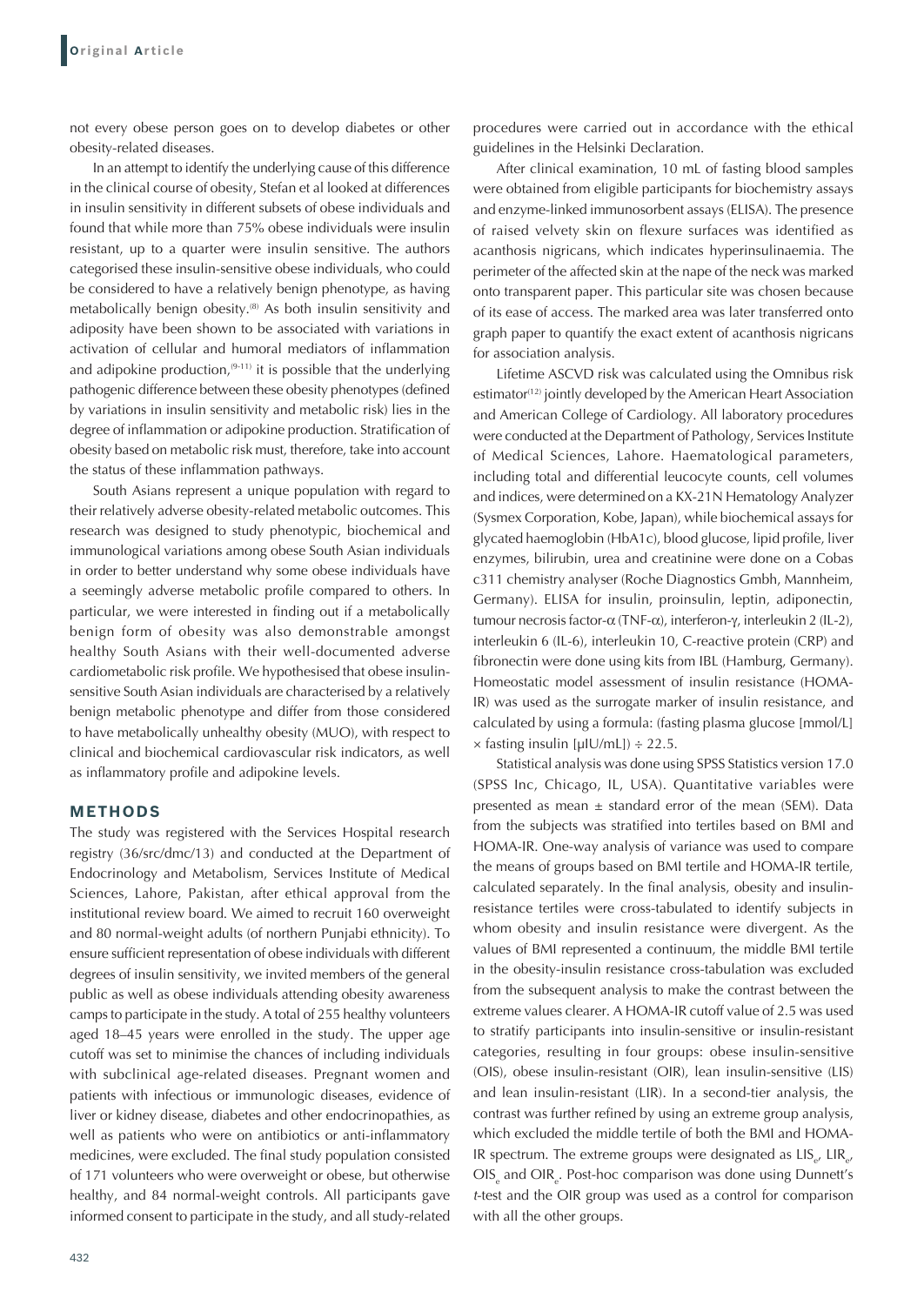### **Table I. Anthropometric parameters of participants in different BMI tertiles (n = 255).**

| <b>Group</b>      | Mean ± standard deviation |                   |                 |                 |                           |                 |               |
|-------------------|---------------------------|-------------------|-----------------|-----------------|---------------------------|-----------------|---------------|
|                   | BMI (kg/m <sup>2</sup> )  | $WC$ (cm)         | <b>WHR</b>      | TSFT (mm)       | $AN^*$ (mm <sup>2</sup> ) | SBP (mmHq)      | DBP (mmHg)    |
| $1(n = 85)$       | $21.4 \pm 2.38$           | $79.6 \pm 13.36$  | $0.87 \pm 0.06$ | $10.1 \pm 5.43$ | $6.3 \pm 3.45$            | $107 \pm 9.13$  | $72 \pm 6.00$ |
| $2(n = 85)$       | $27.5 \pm 1.28$           | $93.3 \pm 9.54$   | $0.90 \pm 0.07$ | $13.5 \pm 6.52$ | $83.8 \pm 27.20$          | $109 + 11.03$   | $73 \pm 7.03$ |
| $3(n = 85)$       | $36.2 \pm 5.67$           | $112.1 \pm 13.55$ | $0.96 \pm 0.07$ | $21.6 \pm 9.03$ | $276.4 \pm 37.80$         | $119 \pm 21.43$ | $79 \pm 9.43$ |
| $p1$ <sup>+</sup> | 0.000                     | 0.000             | 0.000           | 0.000           | 0.000                     | 0.000           | 0.000         |
| p2                | 0.000                     | 0.000             | 0.000           | 0.000           | 0.000                     | 0.000           | 0.000         |

Groups are tertiles based on body mass index (BMI). \*Data presented as mean ± standard error of the mean. †Level of significance on analysis of variance post-hoc analysis using Dunnett's *t*-test (two-sided), where p1 is Group 1 vs. 3 and p2 is Group 2 vs. 3. AN: acanthosis nigricans area; DBP: diastolic blood pressure; SBP: systolic blood pressure; TSFT: triceps skinfold thickness; WC: waist circumference; WHR: waist-hip ratio

| <b>Group</b>      |                  |                            | Group mean $\pm$ standard error of the mean |                                       |                                     |                       |                                    |
|-------------------|------------------|----------------------------|---------------------------------------------|---------------------------------------|-------------------------------------|-----------------------|------------------------------------|
|                   | TC (mmol/L)      | TG (mmol/L)                |                                             | HDL (mmol/L) LDL (mmol/L) ALT (IU/L)* |                                     | FPG (mmol/L)          | HbA1c $(% )$                       |
| 1 ( $n = 85$ )    | $4.88 \pm 0.11$  | $0.91 \pm 0.05$            | $1.22 \pm 0.04$                             | $2.52 \pm 0.08$                       | $18.57 \pm 1.20$                    | $4.48 \pm 0.06$       | $5.23 \pm 0.06$                    |
| $2(n = 85)$       | $5.62 \pm 0.12$  | $1.43 \pm 0.11$            | $1.06 \pm 0.03$                             | $2.91 \pm 0.08$                       | $35.46 \pm 4.39$                    | $4.61 \pm 0.08$       | $5.46 \pm 0.05$                    |
| $3(n = 85)$       | $5.33 \pm 0.10$  | $1.70 \pm 0.10$            | $0.92 \pm 0.02$                             | $2.73 \pm 0.06$                       | $41.41 \pm 3.75$                    | $5.09 \pm 0.10$       | $5.80 \pm 0.08$                    |
| $p1$ <sup>+</sup> | $0.006*$         | $0.000*$                   | $0.000*$                                    | $0.070*$                              | $0.000*$                            | $0.000*$              | $0.000*$                           |
| $p2^+$            | 0.099            | 0.060                      | $0.002*$                                    | 0.163                                 | 0.360                               | $0.000*$              | $0.001*$                           |
| <b>Group</b>      | Insulin (µIU/mL) | <b>Proinsulin (pmol/L)</b> | <b>HOMA</b>                                 | Leptin $(\mu g/L)$                    | Adiponectin (mg/L) TLC $(x 10^9/L)$ |                       | ANC ( $\times$ 10 <sup>9</sup> /L) |
| $1(n = 85)$       | $5.3 \pm 0.76$   | $3.07 \pm 0.22$            | $1.15 \pm 0.19$                             | $6.58 \pm 0.76$                       | $5.32 \pm 0.38$                     | $7.28 \pm 0.17$       | $3.96 \pm 0.13$                    |
| $2(n = 85)$       | $10.4 \pm 1.50$  | $3.32 \pm 0.19$            | $2.41 \pm 0.49$                             | $9.88 \pm 1.11$                       | $4.34 \pm 0.29$                     | $7.61 \pm 0.19$       | $4.36 \pm 0.15$                    |
| $3(n = 85)$       | $17.1 \pm 1.30$  | $4.54 \pm 0.76$            | $4.09 \pm 0.35$                             | $15.63 \pm 2.19$                      | $3.95 \pm 0.61$                     | $7.87 \pm 0.18$       | $4.55 \pm 0.15$                    |
| $p1$ <sup>+</sup> | $0.000*$         | $0.009*$                   | $0.000*$                                    | $0.000*$                              | $0.050*$                            | $0.045*$              | $0.009*$                           |
| $p2^+$            | $0.000*$         | $0.040*$                   | $0.000*$                                    | $0.006*$                              | 0.757                               | 0.510                 | 0.554                              |
| Group             | MPV (fL)         | CRP (mg/L)                 | FN (mg/L)                                   | $IL-2 (pg/mL)§$                       | $IL-6$ (pg/mL)                      | TNF- $\alpha$ (pg/mL) |                                    |
| $1(n = 85)$       | $9.56 \pm 0.15$  | $1.07 \pm 0.17$            | $15.22 \pm 0.51$                            | $0.87 \pm 0.15$                       | $1.05 \pm 0.21$                     | $10.65 \pm 1.79$      |                                    |
| $2(n = 85)$       | $9.88 \pm 0.14$  | $2.16 \pm 0.22$            | $17.34 \pm 0.66$                            | $0.92 \pm 0.11$                       | $1.06 \pm 0.14$                     | $6.76 \pm 1.17$       |                                    |
| $3(n = 85)$       | $10.13 \pm 0.16$ | $5.39 \pm 0.61$            | $19.58 \pm 0.85$                            | $0.98 \pm 0.11$                       | $1.39 \pm 0.13$                     | $6.88 \pm 1.38$       |                                    |
| $p1$ <sup>+</sup> | $0.014*$         | $0.000*$                   | $0.000*$                                    | 0.748                                 | 0.258                               | 0.126                 |                                    |
| $p2^+$            | 0.391            | $0.000*$                   | $0.042*$                                    | 0.926                                 | 0.273                               | 0.988                 |                                    |

\*Similar result for aspartate transaminase not shown. †Post-hoc analysis of variance using Dunnett's *t*-test (two-sided) level of significance, where p1 is Group 1 vs. 3 and p2 is Group 2 vs. 3. ‡Values are statistically significant. §Interleukin 10 and interferon-γ showed no significant difference between groups (not shown). ALT: alanine aminotransferase; ANC: absolute neutrophil count; BMI: body mass index; CRP: C-reactive protein; FN: fibronectin; FPG: fasting plasma glucose; HbA1c: glycated haemoglobin; HDL: high-density lipoprotein; HOMA: homeostatic model assessment; LDL: low-density lipoprotein; IL: interleukin; MPV: mean platelet volume; TC: total cholesterol; TG: triglycerides; TLC: total leucocyte count; TNF-α: tumour necrosis factor-α

# **RESULTS**

Out of 255 participants, 129 (50.59%) were male. Their mean age was  $26.9 \pm 6.7$  years and mean BMI was  $28.5 \pm 7.1$  kg/m<sup>2</sup> (range 18–53 kg/m2 ). BMI tertiles were divided into Group 1 (< 25.29 kg/m2 ), Group 2 (25.30–30.46 kg/m2 ) and Group 3  $(> 30.47 \text{ kg/m}^2)$ . There was a progressive and statistically significant increase in waist-hip ratio (WHR), triceps skinfold thickness (TSFT), acanthosis nigricans area and systolic and diastolic blood pressure with each BMI tertile (Table I).

Fasting plasma glucose, HbA1c and HOMA-IR increased with each ascending tertile. A similar trend was seen for triglycerides, total cholesterol and low-density lipoprotein (LDL) cholesterol, while a decline was observed in high-density lipoprotein (HDL) cholesterol. Similarly, among haematological parameters, the total leucocyte count, absolute neutrophil count (ANC) and mean platelet volume (MPV) increased with increasing BMI, with a significant difference observed between the tertiles. A similar rising trend was seen for insulin, proinsulin and leptin, and a reverse trend for adiponectin. Among inflammatory markers, CRP and fibronectin increased significantly with higher BMI (Table II).

Eight participants were excluded from the analysis due to unavailable HOMA-IR data. The remaining participants were divided into tertiles based on the degree of insulin resistance determined by HOMA-IR values. The HOMA tertiles were divided into Group 1 (< 0.899), Group 2 (0.900–2.449) and Group  $3$  ( $> 2.450$ ). As with BMI tertiles, a clear trend was seen for anthropometric parameters including BMI, waist circumference, WHR, TSFT, acanthosis nigricans area, and systolic and diastolic blood pressure, all of which showed a significant rise with each increasing tertile of HOMA-IR (Table III). Among the biochemical and endocrine parameters, a distinct increase was also seen in the levels of HbA1c,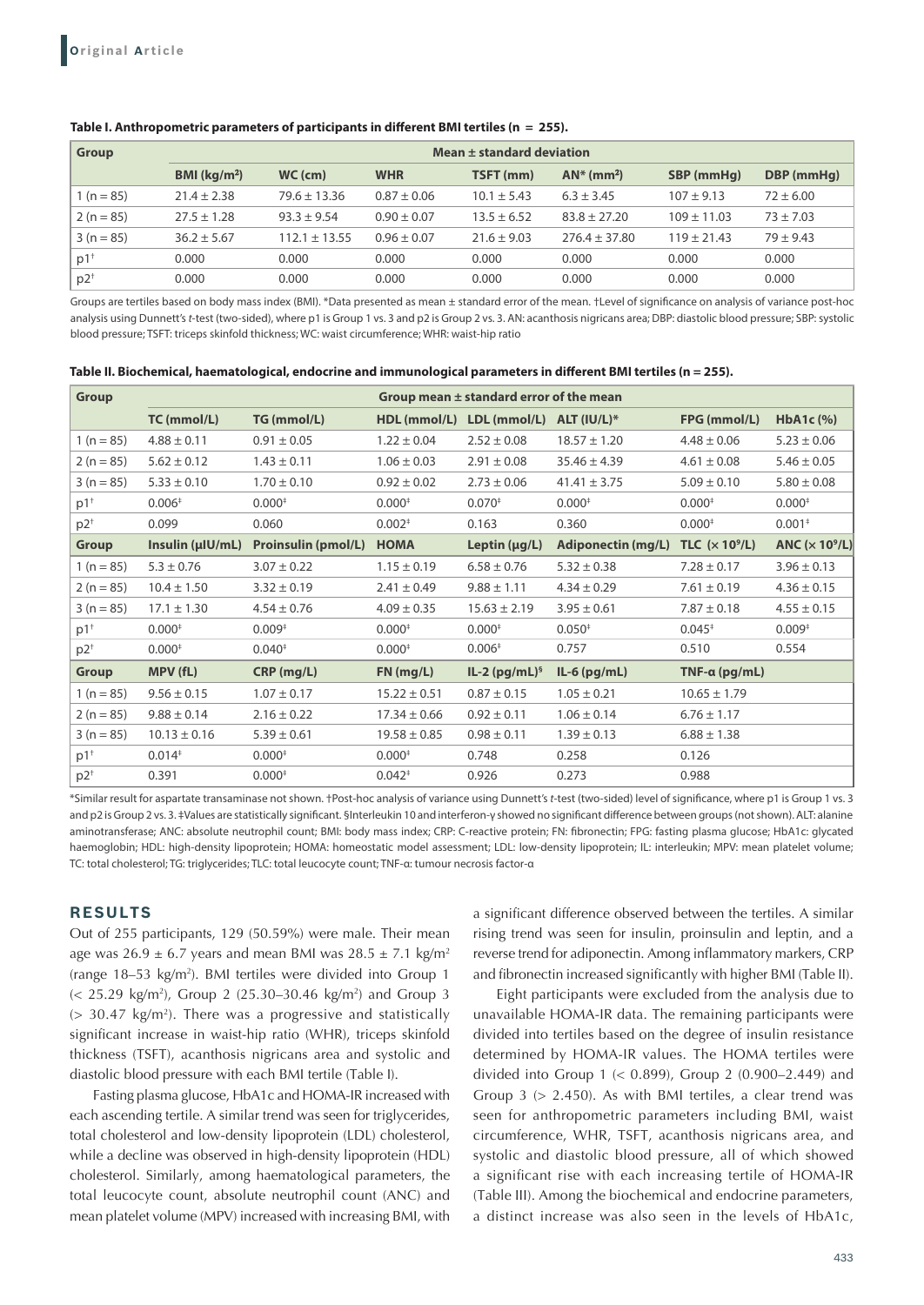### **Table III. Anthropometric parameters of participants in different HOMA tertiles (n = 247).**

| <b>Group</b> | Group mean $\pm$ standard error of the mean |                          |                  |                 |                  |                         |               |              |
|--------------|---------------------------------------------|--------------------------|------------------|-----------------|------------------|-------------------------|---------------|--------------|
|              | <b>HOMA</b>                                 | BMI (kg/m <sup>2</sup> ) | $WC$ (cm)        | <b>WHR</b>      | TSFT (mm)        | $AN$ (mm <sup>2</sup> ) | SBP (mmHq)    | DBP (mmHg)   |
| $1(n = 82)$  | $0.40 \pm 0.03$                             | $24.46 \pm 0.51$         | $84.4 \pm 1.74$  | $0.87 \pm 0.06$ | $11.75 + 0.72$   | $21.48 \pm 10.29$       | $107 \pm 1.6$ | $72 \pm 0.7$ |
| $2(n = 82)$  | $.48 \pm 0.05$                              | $27.76 \pm 0.64$         | $93.9 \pm 1.50$  | $0.91 \pm 0.01$ | $14.17 \pm 0.91$ | $120.76 \pm 30.78$      | $110 \pm 1.2$ | $74 \pm 0.7$ |
| $3(n = 83)$  | $5.89 \pm 0.49$                             | $33.70 \pm 0.81$         | $108.5 \pm 1.80$ | $0.95 \pm 0.01$ | $19.31 + 1.05$   | $238.12 \pm 38.58$      | $119 \pm 2.1$ | $78 \pm 1.1$ |
| $p1*$        | 0.000                                       | 0.000                    | 0.000            | 0.000           | 0.000            | 0.000                   | 0.000         | 0.000        |
| $p2*$        | 0.000                                       | 0.000                    | 0.000            | 0.000           | 0.000            | 0.009                   | 0.001         | 0.000        |

Groups are tertiles based on homeostatic model assessment (HOMA). \*Level of significance on analysis of variance post-hoc analysis using Dunnett's *t*-test (two-sided), where p1 is Group 1 vs. 3 and p2 is Group 2 vs. 3; p < 0.05 is statistically significant. AN: acanthosis nigricans area; BMI: body mass index; DBP: diastolic blood pressure; SBP: systolic blood pressure; TSFT: triceps skinfold thickness; WC: waist circumference; WHR: waist-hip ratio

#### **Table IV. Biochemical, endocrine and inflammatory parameters in participants in different HOMA tertiles (n = 247).**

| <b>Group</b>      | Group mean $\pm$ standard error of the mean |                         |                    |                    |                                    |                                    |  |  |
|-------------------|---------------------------------------------|-------------------------|--------------------|--------------------|------------------------------------|------------------------------------|--|--|
|                   | TC (mmol/L)                                 | TG (mmol/L)             | HDL (mmol/L)       | LDL (mmol/L)       | $ALT (IU/L)*$                      | $FPG$ ( $\mu$ g/L)                 |  |  |
| $1(n=82)$         | $5.00 \pm 0.10$                             | $0.92 \pm 0.05$         | $1.17 \pm 0.03$    | $2.54 \pm 0.07$    | $20.93 \pm 1.49$                   | $4.44 \pm 0.05$                    |  |  |
| $2(n=82)$         | $5.39 \pm 0.11$                             | $1.33 \pm 0.09$         | $1.07 \pm 0.04$    | $2.83 \pm 0.08$    | $32.86 \pm 4.45$                   | $4.55 \pm 0.05$                    |  |  |
| $3(n = 83)$       | $5.42 \pm 0.11$                             | $1.79 \pm 0.11$         | $0.95 \pm 0.03$    | $2.79 \pm 0.07$    | $43.14 \pm 3.84$                   | $5.21 \pm 0.12$                    |  |  |
| $p1$ <sup>+</sup> | $0.013*$                                    | $0.000*$                | $0.000*$           | $0.039*$           | $0.000*$                           | $0.000*$                           |  |  |
| $p2^+$            | 0.950                                       | 0.001 <sup>‡</sup>      | $0.014*$           | 0.984              | 0.070                              | $0.000*$                           |  |  |
| <b>Group</b>      | HbA1c $(\%)$                                | Insulin ( $\mu$ IU/mL)* | Leptin $(\mu g/L)$ | Adiponectin (mg/L) | TLC ( $\times$ 10 <sup>9</sup> /L) | ANC ( $\times$ 10 <sup>9</sup> /L) |  |  |
| $1(n=82)$         | $5.34 \pm 0.05$                             | $2.02 \pm 0.16$         | $7.80 \pm 0.97$    | $5.46 \pm 0.38$    | $6.97 \pm 0.16$                    | $3.88 \pm 0.13$                    |  |  |
| $2(n=82)$         | $5.46 \pm 0.05$                             | $7.30 \pm 0.25$         | $8.85 \pm 1.22$    | $4.50 \pm 0.29$    | $7.83 \pm 0.21$                    | $4.46 \pm 0.18$                    |  |  |
| $3(n=83)$         | $5.79 \pm 0.09$                             | $24.29 \pm 1.50$        | $13.70 \pm 1.85$   | $3.79 \pm 0.61$    | $8.08 \pm 0.17$                    | $4.64 \pm 0.13$                    |  |  |
| $p1$ <sup>+</sup> | $0.000*$                                    | $0.000*$                | $0.004*$           | $0.009*$           | $0.000*$                           | $0.000*$                           |  |  |
| $p2^+$            | $0.001*$                                    | $0.000*$                | $0.025*$           | 0.380              | 0.520                              | 0.603                              |  |  |
| <b>Group</b>      | MPV (fL)                                    | $CRP$ (mg/L)            | FN (mg/L)          | $IL-2 (pg/mL)§$    | $IL-6$ (pg/mL)                     | TNF- $\alpha$ (pg/mL)              |  |  |
| $1(n=82)$         | $9.90 \pm 0.15$                             | $2.07 \pm 0.29$         | $15.88 \pm 0.63$   | $0.82 \pm 0.15$    | $1.02 \pm 0.21$                    | $9.09 \pm 1.74$                    |  |  |
| $2(n=82)$         | $9.67 \pm 0.15$                             | $3.07 \pm 0.51$         | $17.48 \pm 0.78$   | $0.94 \pm 0.12$    | $1.26 \pm 0.14$                    | $9.38 \pm 1.57$                    |  |  |
| $3(n = 83)$       | $10.13 \pm 0.15$                            | $3.68 \pm 0.49$         | $18.98 \pm 0.73$   | $1.06 \pm 0.11$    | $1.31 \pm 0.13$                    | $5.74 \pm 1.10$                    |  |  |
| $p1$ <sup>+</sup> | $0.048*$                                    | $0.021$ <sup>+</sup>    | $0.005*$           | 0.293              | 0.360                              | 0.199                              |  |  |
| $p2^+$            | $0.050*$                                    | $0.530*$                | 0.240              | 0.726              | 0.960                              | 0.155                              |  |  |

\*Similar results for aspartate transaminase and proinsulin not shown. †Post-hoc analysis of variance using Dunnett's t-test (two-sided) level of significance, where p1 is Group 1 vs. 3 and p2 is Group 2 vs. 3. ‡Values are statistically significant. §Interleukin 10 and interferon-γ showed no significant difference between groups (not shown). ALT: alanine aminotransferase; ANC: absolute neutrophil count; CRP: C-reactive protein; FN: fibronectin; FPG: fasting plasma glucose; HbA1c: glycated haemoglobin; HDL: high-density lipoprotein; HOMA: homeostatic model assessment; LDL: low-density lipoprotein; IL: interleukin; MPV: mean platelet volume; TC: total cholesterol; TG: triglycerides; TLC: total leucocyte count; TNF-α: tumour necrosis factor-α

fasting plasma glucose, triglycerides, LDL cholesterol, insulin, proinsulin, proinsulin-insulin ratio and leptin, while a reverse trend was seen for HDL cholesterol and adiponectin levels (Table IV).

Haematological and immunological parameters were compared in the three groups based on insulin resistance tertiles to investigate the activation of pathways of inflammation. ANC and MPV among the haematological parameters, as well as CRP and fibronectin among the immunological parameters, showed significant increase across HOMA tertiles. Although IL-2 and IL-6 also showed an incremental trend with increasing insulin resistance, it was not statistically significant. A parallel rise could not be demonstrated for TNF-α or interferon-γ (Table IV).

After the exclusion of 85 subjects in the middle BMI tertile, the results of 160 participants were cross-tabulated according to BMI and HOMA-IR. For this cross-tabulation, only those patients were included for whom a valid HOMA-IR result was available. Among the 160 participants, there were 81 participants in the highest BMI tertile; 50 (31.3%) were insulin resistant (i.e. OIR) and 31 (19.4%) were insulin sensitive (i.e. OIS) when a HOMA-IR cutoff value of 2.5 was used. Similarly, there were 79 participants in the lowest BMI tertile: 70 (43.8%) were insulin sensitive (i.e. LIS), while 9 (5.6%) were insulin resistant (i.e. LIR). The two lean groups and two obese groups were mutually comparable in terms of age and BMI (mean  $\pm$  standard deviation [SD]) – LIS versus LIR: age  $23.19 \pm 3.37$  years versus  $22.56 \pm 2.6$  years and BMI 21.33  $\pm$  2.5 kg/m<sup>2</sup> versus 22.46  $\pm$  2.2 kg/m<sup>2</sup>; OIS versus OIR: age  $29.55 \pm 6.38$  years versus  $32.02 \pm 7.59$  years and BMI  $34.22 \pm 4.75$  kg/m<sup>2</sup> versus  $37.97 \pm 5.87$  kg/m<sup>2</sup>. When comparing anthropometric parameters and biochemical and inflammatory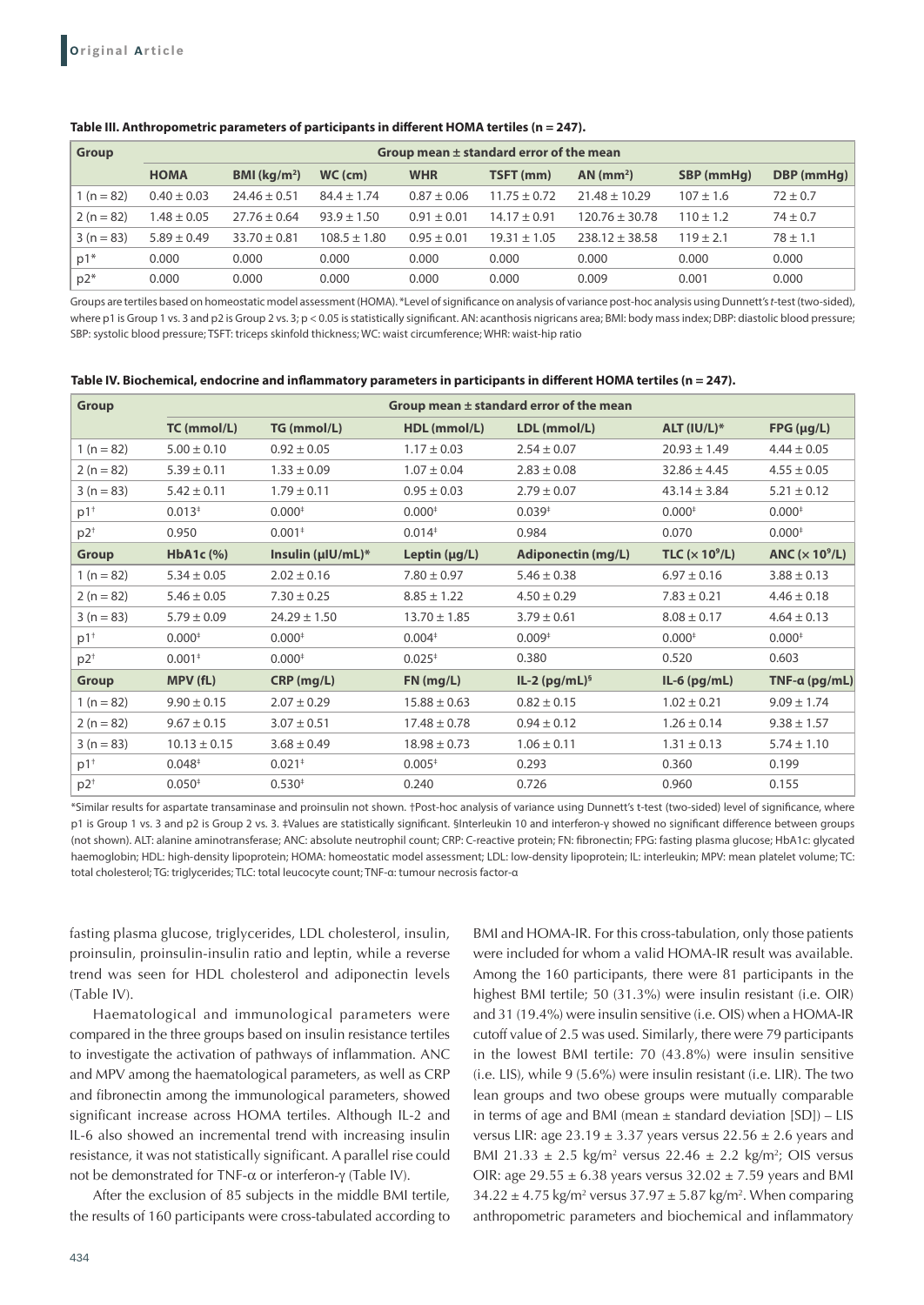| Group            | $OIS (n = 31)$ | OIR $(n = 50)$ | Mean difference ± SEM* | 95% CI               | <b>Sig</b> |
|------------------|----------------|----------------|------------------------|----------------------|------------|
| $WC$ (cm)        | 105.8          | 117.2          | $-11.4 \pm 2.71$       | $-18.1$ to $-4.7$    | $0.000*$   |
| <b>WHR</b>       | 0.925          | 0.981          | $-0.06 \pm 0.014$      | $-0.092$ to $-0.021$ | $0.001*$   |
| AN $(mm2)$       | 161.6          | 353.0          | $-191.4 \pm 57.9$      | $-334.4$ to $-48.3$  | $0.004*$   |
| SBP (mmHg)       | 111.6          | 125.4          | $-13.8 \pm 3.38$       | $-22.1$ to $-5.4$    | $0.000*$   |
| DBP (mmHg)       | 76.1           | 82.1           | $-5.97 \pm 1.71$       | $-10.2$ to $-1.7$    | $0.002*$   |
| $FPG$ (mg/dL)    | 4.69           | 5.42           | $-0.73 \pm 0.17$       | $-1.16$ to $-0.30$   | $0.000*$   |
| HbA1c (%)        | 5.59           | 5.93           | $-0.34 \pm 0.14$       | $-0.680$ to $-0.001$ | $0.049*$   |
| Insulin (µIU/mL) | 5.7            | 25.2           | $-19.5 \pm 2.23$       | $-24.9$ to $-13.9$   | $0.000*$   |
| AST (IU/L)       | 24.7           | 38.1           | $-13.35 \pm 4.28$      | $-23.90$ to $-2.76$  | $0.008*$   |
| ALT (IU/L)       | 31.1           | 49.5           | $-18.4 \pm 7.2$        | $-36.20$ to $-0.66$  | $0.039*$   |
| TLC $(x 10^9/L)$ | 7.5            | 8.1            | $-0.59 \pm 0.39$       | $-1.55$ to 0.37      | 0.380      |
| ANC $(x 109/L)$  | 4.4            | 4.7            | $-0.37 \pm 0.31$       | $-1.13$ to 0.39      | 0.580      |
| $CRP$ (mg/L)     | 4.6            | 7.1            | $-2.4 \pm 0.83$        | $-0.38$ to $-4.48$   | $0.014*$   |
| $FN$ (mg/L)      | 19.0           | 19.8           | $-0.8 \pm 1.46$        | $-4.46$ to 2.78      | 0.940      |

**Table V. Cross-tabulation of BMI and HOMA using a HOMA-IR cutoff value of 2.5.**

Groups were defined by cross-tabulating the highest and lowest body mass index (BMI) tertiles against homeostatic model assessment of insulin resistance (HOMA-IR), using a HOMA cutoff value of 2.5. Data is presented as group means. \*Standard error of the mean (SEM) = OIS − OIR. †Values are statistically significant. ALT: alanine aminotransferase; AN: acanthosis nigricans area; ANC: absolute neutrophil count; AST: aspartate transaminase; CI: confidence interval; CRP: C-reactive protein; DBP: diastolic blood pressure; FN: fibronectin; FPG: fasting plasma glucose; HbA1c: glycated haemoglobin; OIR: obese insulin-resistant; OIS: obese insulinsensitive; SBP: systolic blood pressure; Sig: significance; TLC: total leucocyte count; WC: waist circumference; WHR: waist-hip ratio

markers between OIS and OIR groups, a statistically significant difference was observed in waist circumference, WHR, blood pressure, acanthosis nigricans area, and fasting plasma glucose, HbA1c, hepatic enzymes, fasting insulin and CRP levels, while differences in other endocrine or inflammatory parameters failed to achieve statistical significance (Table V).

The final analysis was done using extreme group analysis, in which individuals with BMI and HOMA-IR values in the middle tertiles, expected to act as a grey zone of overlapping values, were eliminated to improve the contrast between subjects at extreme ranges of both the BMI and insulin resistance spectra. 128 patients were excluded as they fell into the middle tertile of either the BMI or HOMA-IR range, or both. Out of the 119 remaining participants, the number of participants in the four groups was:  $\text{LIS}_{\text{e}}$  46 (38.7%);  $LIR_{e}$  9 (7.6%); OIS<sub>e</sub> 11 (9.2%); and OIR<sub>e</sub> 53 (44.5%). The OIS<sub>e</sub> and  $\text{OIR}_{\text{e}}$  groups were compared using analysis of variance with twosided Dunnett's t-test post-hoc analysis. A significant difference was observed in waist circumference, WHR, acanthosis nigricans area, blood pressure, fasting plasma glucose and insulin levels, while observed differences in other biochemical, haematological and inflammatory parameters failed to reach statistical significance (Table VI).

Lifetime ASCVD risk (expressed as a proportion of risk for a 50-year-old man with optimal risk profile, with SEM) was calculated using the American College of Cardiology-American Heart Association Omnibus risk calculator based on the 2013 Pooled Cohort Equations.<sup>(12)</sup> Lifetime ASCVD risk increased progressively across BMI- and HOMA-based tertiles: mean ASCVD lifetime risk proportions in ascending BMI tertiles were  $0.513 \pm 0.0089$ ,  $0.765 \pm 0.0708$  and  $1.363 \pm 0.3830$  (p = 0.028); and mean ASCVD lifetime risk proportions in ascending HOMA tertiles were  $0.591 \pm 0.0474$ ,  $0.701 \pm 0.0637$  and  $1.349 \pm 0.3800$  $(p = 0.043)$ . When lifetime ASCVD risk was calculated in the



**Fig. 1** Bar graph shows the lifetime atherosclerotic cardiovascular disease (ASCVD) risk in different categories of subjects, which was calculated using the 2013 American College of Cardiology-American Heart Association Omnibus risk calculator<sup>(12)</sup> across groups based on (a) body mass index (BMI) tertiles, (b) homeostatic model assessment of insulin resistance (HOMA-IR) tertiles and (c) obesity phenotype. In extreme group analysis, the middle tertile of BMI and HOMA-IR was excluded from analysis to increase the contrast between the obese insulin-sensitive (OIS $_{\tiny{\text{e}}}$ ) and obese insulinresistant (OIR<sub>e</sub>) groups. Lean insulin-sensitive (LIS<sub>e</sub>) individuals were used as controls for this analysis.

obese phenotype extreme groups, the risk for the OIS $_{\rm e}$  group was comparable to that for the  $LIS_{e}$  group and lower than that in the  $\text{OIR}_{\text{e}}$  group (LIS<sub>e</sub> 0.511  $\pm$  0.0109, OIS<sub>e</sub> 0.500  $\pm$  0.0010, OIR<sub>e</sub> 1.717  $\pm$  0.5980; LIS<sub>e</sub> vs. OIS<sub>e</sub>, p = 0.973; OIS<sub>e</sub> vs. OIR<sub>e</sub>, p = 0.36; Fig. 1).

### **DISCUSSION**

While clinical observation and anecdotal data on the mismatch between obesity and metabolic risk profile has existed for a long time, $(13)$  the concept was only formally proposed in 2001 by Sims.<sup>(14)</sup> In 2001, Brochu et al stratified obese, non-diabetic postmenopausal women on the basis of high or low insulin sensitivity and showed that the former group had a lower amount of visceral fat compared to the latter.<sup>(15)</sup> This finding was supported by evidence from clinical experience and epidemiological studies, wherein it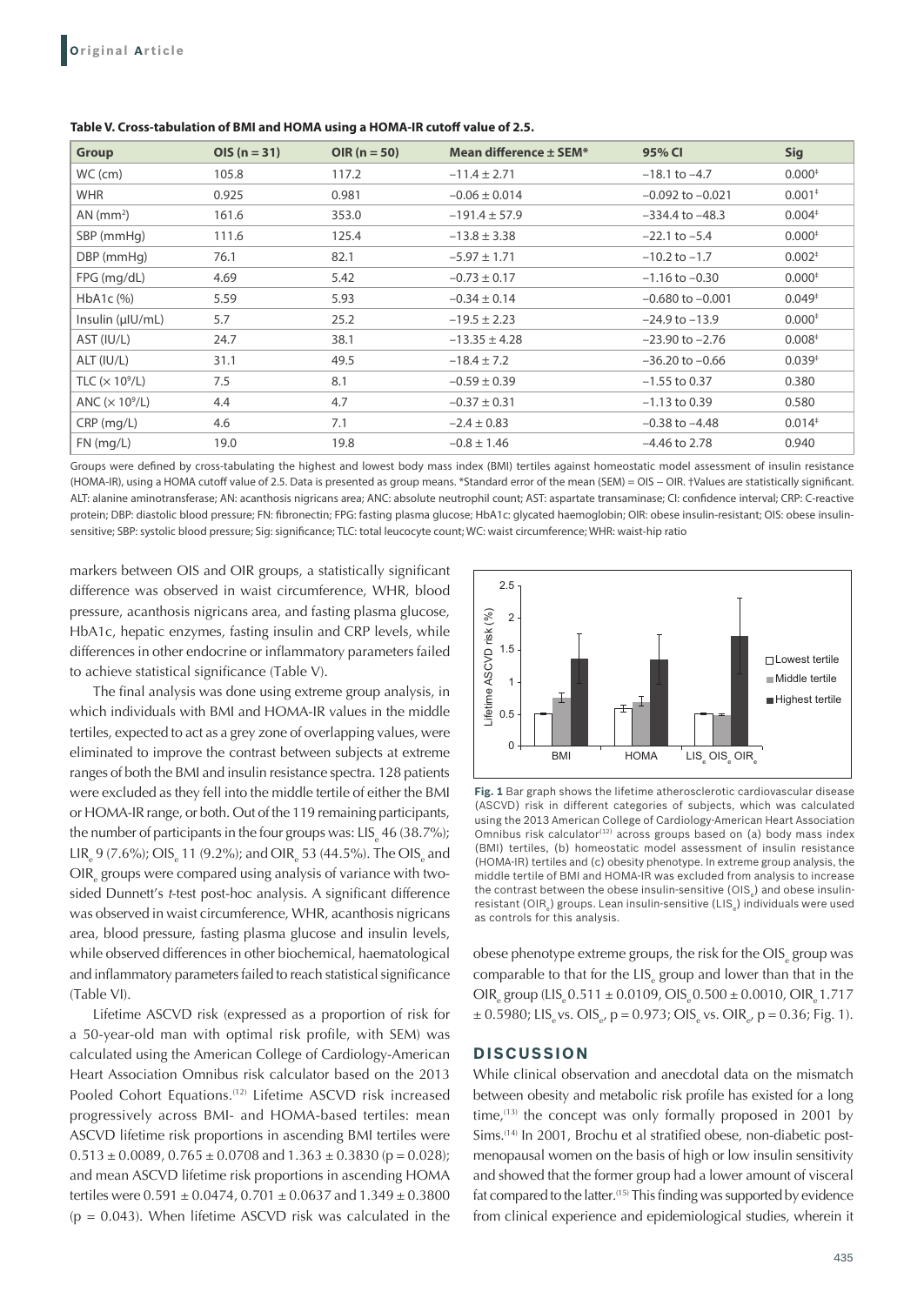| <b>Parameter</b>          | <b>Mean difference ± SEM</b> |  |  |  |
|---------------------------|------------------------------|--|--|--|
| BMI ( $kg/m2$ )           | $-1.60 \pm 1.13$             |  |  |  |
| WHR*                      | $-0.06 \pm 0.02$             |  |  |  |
| $WC^*(cm)$                | $-14.10 \pm 4.30$            |  |  |  |
| $SBP*$ (mmHq)             | $-13.80 \pm 3.40$            |  |  |  |
| DBP* (mmHg)               | $-5.90 \pm 1.70$             |  |  |  |
| $AN^*$ (mm <sup>2</sup> ) | $-215.80 \pm 85.80$          |  |  |  |
| TSFT (mm)                 | $-3.30 \pm 2.50$             |  |  |  |
| TC (mmol/L)               | $0.11 \pm 0.33$              |  |  |  |
| TG (mmol/L)               | $-0.27 \pm 0.27$             |  |  |  |
| HDL (mmol/L)              | $0.16 \pm 0.11$              |  |  |  |
| LDL (mmol/L)              | $-0.02 \pm 0.27$             |  |  |  |
| ALT* (IU/L)               | $-21.50 \pm 7.20$            |  |  |  |
| AST (IU/L)                | $-12.4 \pm 6.25$             |  |  |  |
| HbA1c (%)                 | $-0.26 \pm 0.19$             |  |  |  |
| FPG* (mmol/L)             | $-12.40 \pm 4.54$            |  |  |  |
| HOMA*                     | $-5.50 \pm 0.99$             |  |  |  |
| Insulin* (µIU/mL)         | $-22.40 \pm 3.20$            |  |  |  |
| Proinsulin (pmol/L)       | $-0.6 \pm 1.30$              |  |  |  |
| TLC $(\times 10^9/L)$     | $-1.17 \pm 0.55$             |  |  |  |
| ANC $(x 10^9/L)$          | $-0.86 \pm 0.44$             |  |  |  |
| MPV (fL)                  | $-0.01 \pm 0.44$             |  |  |  |
| $CRP$ (mg/L)              | $-0.56 \pm 1.28$             |  |  |  |
| $FN$ (mg/L)               | $-1.01 \pm 2.15$             |  |  |  |
| Leptin $(\mu q/L)$        | $-1.33 \pm 4.06$             |  |  |  |
| Adiponectin (mg/L)        | $2.79 \pm 1.48$              |  |  |  |
| IL-2 (pg/mL)              | $-0.55 \pm 0.37$             |  |  |  |
| $IL-6$ (pg/mL)            | $-0.76 \pm 0.51$             |  |  |  |
| $IL-10$ (pg/mL)           | $-0.94 \pm 0.60$             |  |  |  |
| $TNF-a$ (pg/mL)           | $2.77 \pm 4.48$              |  |  |  |
| IFNy (pg/mL)              | $0.86 \pm 1.52$              |  |  |  |

**Table VI. Comparison of anthropometric and metabolic**  characteristics in the OIS<sub>e</sub> (n = 11) and OIR<sub>e</sub> (n = 53) groups.

Post-hoc analysis using Dunnett's *t*-test. Groups are based on cross-tabulation of body mass index (BMI) and homeostatic model assessment (HOMA) tertiles. \*Indicates parameters that were significantly different in the two groups (p < 0.05). ALT: alanine aminotransferase; AN: acanthosis nigricans area; ANC: absolute neutrophil count; AST: aspartate transaminase; CRP: C-reactive protein; DBP: diastolic blood pressure; FN: fibronectin; FPG: fasting plasma glucose; HbA1c: glycated haemoglobin; HDL: high-density lipoprotein; IFNγ: interferon-γ; IL: interleukin; LDL: low-density lipoprotein; MPV: mean platelet volume; OIS ٍ : obese insulin-sensitive (extreme group analysis); OIR ॄ : obese insulinresistant (extreme group analysis); SBP: systolic blood pressure; SEM: standard error of the mean; TC: total cholesterol; TG: triglyceride; TLC: total leucocyte count; TNF-α: tumour necrosis factor-α; TSFT: triceps skinfold thickness; WC: waist circumference; WHR: waist-hip ratio

was observed that there were many obese individuals who did not manifest the adverse phenotypic markers associated with increased cardiovascular mortality.<sup>(8)</sup> Over the years, studies have indicated the presence of a metabolically healthy obese phenotype in populations representing a variety of ages and ethnicities, among them adolescents,<sup>(16)</sup> the elderly,<sup>(17)</sup> Europeans,<sup>(18,19)</sup> Americans,<sup>(20)</sup> Africans,<sup>(21)</sup> Koreans,<sup>(22)</sup> Chinese<sup>(23)</sup> and Indians.<sup>(24)</sup>

This theory generated a great deal of popular interest, not only from the field of health economics (in which the existence

of an obese state that does not require intervention, and that thus allows for selective targeting of obesity, had tremendous appeal), but also from patients, who found the idea of 'healthy obesity' irresistible.(25,26) This is the very reason physicians need to be cautious when embracing this concept, as a premature acceptance of the notion of a benign obese state may lead people to erroneously believe that obesity is not a detrimental condition, which may lead to dangerous repercussions.

Although the extensive interest in the stratification of obesity has generated a lot of research, there is considerable variation in the parameters and nomenclature used to define this potentially benign obese state. A variety of names, along with their accompanying acronyms, have been used to describe the condition, such as metabolically benign obesity  $(MBO)$ ,<sup> $(8)$ </sup> metabolically healthy obesity,<sup> $(27)$ </sup> insulin-sensitive obesity,<sup> $(28)$ </sup> metabolically normal but obese, $(29)$  and even the baffling metabolically non-obese obese.<sup>(24)</sup> The variety of methods used to stratify obesity in different studies raises the question: are all these studies referring to the same thing? Should obesity be stratified by insulin resistance,<sup>(30)</sup> fat distribution (visceral versus subcutaneous fat)<sup>(31)</sup> or cardiovascular risk factors?<sup>(7)</sup>

Regardless of which method is used to stratify obesity, the critical question is whether there is a difference in the prognosis for the defined groups. In other words, is there really a benign obese state?(32) Studies attempting to stratify obesity on the basis of cardiovascular risk factors have identified subgroups of obese people in whom these risk factors were absent and designated them as having  $MBO$ .<sup> $(7)$ </sup> The problem with this approach is that while risk factors are surrogate markers, they do not measure actual outcomes. A recent retrospective outcome analysis of NHANES III data has cast doubt on whether a benign obese state truly exists, as there was increased all-cause mortality associated with obesity, irrespective of the presence or absence of an adverse metabolic profile.<sup>(29)</sup> Conclusive findings on the differences in risk between MBO and MUO can only come from long-term prospective outcome studies, but there are only a few studies in literature at present and most are still under way. Findings from the North West Adelaide Health Study indicate that obese individuals labelled as MBO on the basis of having fewer than two components of metabolic syndrome (according to the International Diabetes Federation's definition) had a greater likelihood of developing incident diabetes compared to normal-weight individuals.(33) In the Dutch EPIC-MORGEN study, the distribution of body fat (whether abdominal or non-abdominal) was more significant in predicting mortality risk, compared to the putative state of metabolic health (a combination of normoglycaemia, normotension and normal lipid profile).<sup>(34)</sup> The prospective Pizarra study, which looked into outcomes of the presumptive MBO state, indicated that the 'benign' label for this state may in fact be misleading, as there is a clear adverse metabolic trend in these patients that would progress to Type 2 diabetes mellitus, just as in the case of MUO, albeit at a later stage.<sup>(35)</sup> Despite these unexpected early results from these prospective studies, it would be premature to conclude that the eventual outcome is comparable in all subgroups of obesity, before the results of the ongoing prospective studies become available.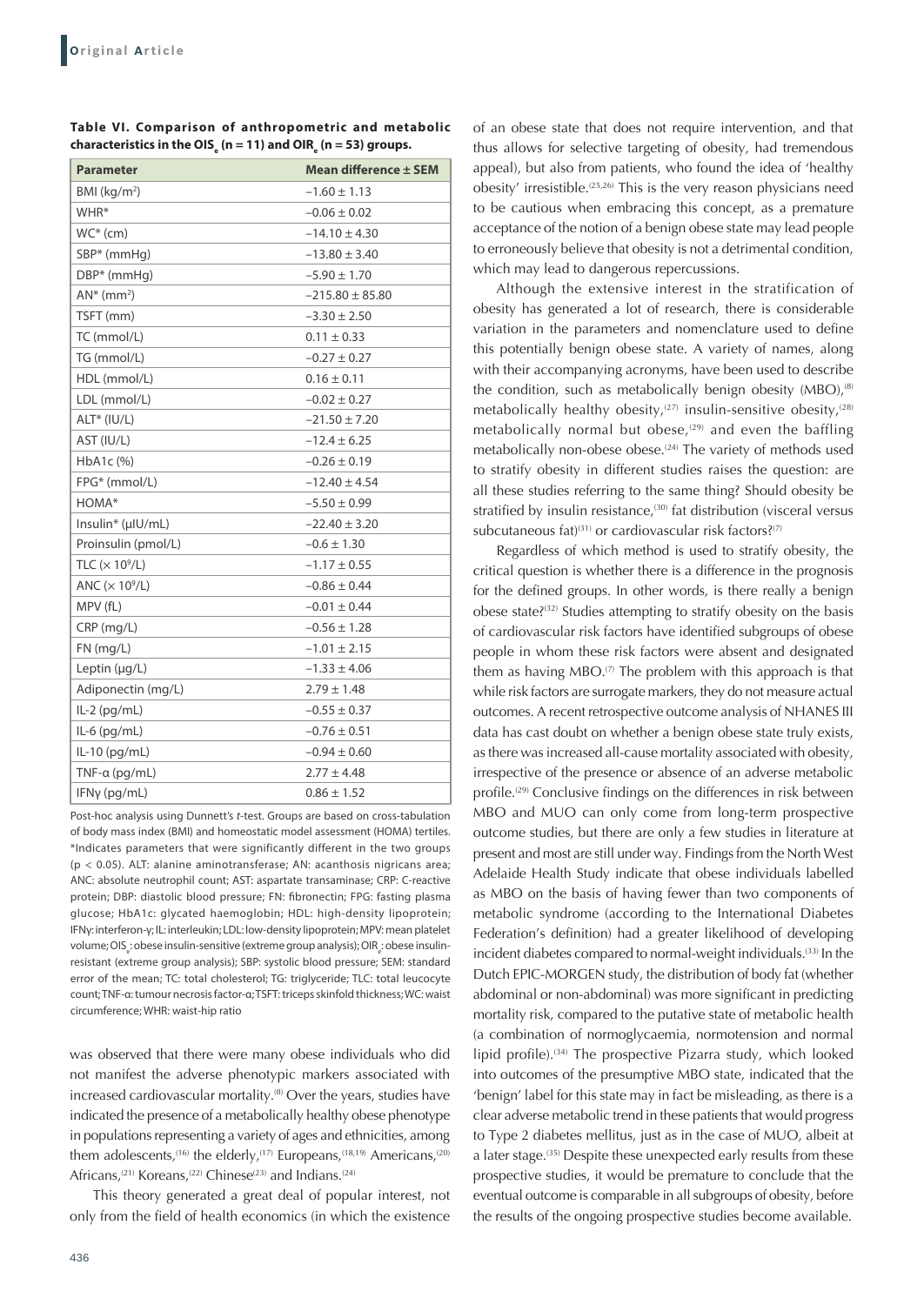Aside from the controversy surrounding the eventual outcome of MBO, the pathophysiology of this proposed benign obese state is yet another inconclusive area of contention. Researchers looking for differences in body composition,<sup>(27)</sup> visceral adipose tissue,<sup>(36)</sup> adipokine levels,<sup>(37)</sup> inflammatory markers<sup>(38)</sup> and populations of different inflammatory cells<sup>(39)</sup> between obesity subsets have reported variable results, which highlights the need for further work to elucidate the pathophysiology of obesity phenotypes. These controversies and gaps in knowledge were the impetus for the present study, particularly as there is a dearth of relevant data in the South Asian subcontinent.<sup>(40)</sup>

This study had three major objectives – first, to document the metabolic dichotomy among otherwise healthy South Asian obese individuals; next, to observe differences in known clinical and biochemical cardiovascular risk factors and estimated ASCVD risk in the groups that were defined; and finally, to find clues to the pathogenic mechanisms behind this metabolic variation in obesity. While obesity and insulin-resistance trends generally paralleled each other, we found variations in insulin sensitivity among both normal-weight and overweight/obese individuals, with 21% of obese individuals falling under the insulin-sensitive category. This percentage was comparable to one that was previously described in a European population.<sup>(8)</sup> As obesity lies on a continuum, we did not label our patients metabolically benign or unhealthy (i.e. MBO or MUO) as we felt this implied a divide that may not exist in reality. Instead, we cross-tabulated insulin resistance and BMI tertiles, excluding the middle thirds of each tertile from the analysis, and looked at the extreme ends of this spectrum to find how these patients differ from each other in terms of established cardiovascular risk factors as well as adipokine levels and circulating inflammatory markers. It was found that OIS and OIR individuals, as thus defined, constituted 4.3% and 20.0% of the overall study population, respectively, which was quite similar to the MBO prevalence observed in the Pizarra study.<sup>(35)</sup>

In the groups that were stratified based on insulin resistance and degree of obesity, we found that among the obese subgroups, there was a significant difference in both anthropometric and biochemical cardiovascular risk indicators, wherein the OIS group had a more favourable cardiovascular risk profile compared to the OIR group, although it had a tendency to be worse than that in LIS individuals. These findings concurred with the results reported by Wildman et al in epidemiological data from the NHANES study, $(7)$  the findings by Bacha et al in overweight adolescents,<sup>(16)</sup> and the findings of Marini et al, who reported an intermediate cardiovascular risk profile for OIS Italian women.(18) We found that the seemingly benign metabolic profile of OIS individuals translated into an estimated lifetime risk of ASCVD that is similar to that of LIS individuals and lower than the estimates for OIR individuals. This was an interesting finding, especially in view of the intermediate biochemical profile noted earlier; it implied that the difference in blood pressure and lipids, which was dominant in influencing the ASCVD risk in this calculator, was related more to the status of insulin resistance, and thus resulted in marked ASCVD risk difference between the two obese groups and very little difference between the two insulin-sensitive groups.

In the mechanistic part of our study, we looked for differences in levels of adipokines and inflammatory markers. We found a clear trend of a worsening inflammatory profile and adipokine profile with increasing BMI and insulin resistance tertiles. However, in extreme group analysis, this difference in adipokine levels or markers of inflammation was no longer clearly visible in the demarcated OIR<sub>e</sub> or OIS<sub>e</sub> groups. This was in contrast to the findings reported by Karelis et al, who were able to identify a difference in the inflammatory profile of MBO and MUO individuals.(38) While our findings do not necessarily negate the role of inflammation in the genesis of the OIR state, this lack of biochemical distinction may reflect the pathogenic similarity between the obese groups defined by insulin resistance, implying, as has been suggested in some early outcome studies, that there is no fundamental difference between obesity subgroups. The apparent distinction in risk is perhaps a matter of time, as the MBO patients eventually catch up with their unhealthy obese counterparts in terms of adverse outcomes.<sup>(36)</sup> On the other hand, the failure to observe a statistical difference in biochemical parameters in the obese subgroups may have been due to the extreme group methodology used in our study, which yielded relatively small numbers in the defined subsets, particularly the OIS phenotype, something future studies should take into account when determining their sample size.

Finally, the fact that we observed no clear association of systemic markers of inflammation with an adverse metabolic profile in obesity may be an indicator that the selection of humoral markers is not the best choice for observing such a relationship, as these are relatively short-term measures affected by day-to-day changes in inflammatory status and are less suited for assessing chronic tissue inflammation. We recommend that evidence of inflammation should be sought at tissue level, possibly by directly observing inflammatory cell infiltration.

In conclusion, we were able to identify a definite disparity in cardiovascular risk between OIS and OIR South Asian individuals, along with a correspondingly unfavourable metabolic profile in the latter. On the mechanistic side, although we were able to show a significant rise in adipokines and several markers of inflammation with increasing BMI and insulin resistance, we were unable to demonstrate clear differences in either the adipokine levels or inflammatory markers in the extreme groups that were defined by the presence or absence of a combination of obesity and insulin resistance. The fact that clinical parameters were consistently more reliable indicators of metabolic risk compared to laboratory parameters highlights the importance of anthropometric examination as a low-cost, but effective, approach for assigning cardiovascular risk in obesity.

#### **ACKNOWLEDGEMENTS**

The authors wish to express their gratitude to Prof Ghazala Jaffery for her gracious permission to use the facilities of the Pathology Department, Services Institute of Medical Sciences, for experimental work, and Muhammad Aslam for technical